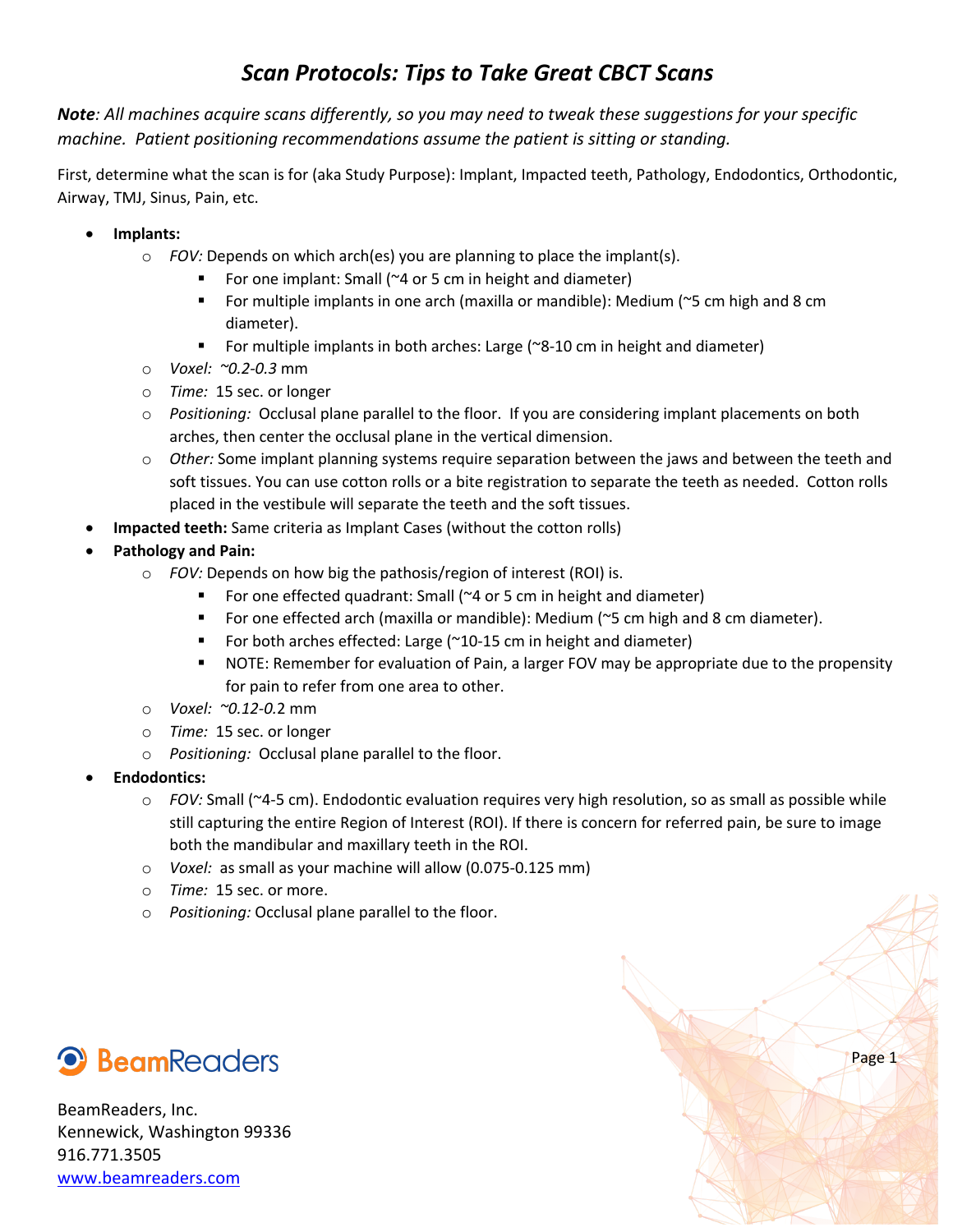## • **Orthodontic/Orthognathic Surgery:**

- o *FOV:* Large (minimum 13 cm in height and diameter). Include as much of the skull in the scan as possible: ensure the scan extends from glabella (superior to the orbits) to the soft tissue mention (below the inferior border of the mandible) and captures the facial soft tissue/profile.
- o *Voxel:* ~0.2-0.3 mm
- o *Time:* ~15-20 sec.
- o *Positioning:* Occlusal Plane parallel to the floor. Teeth should be lightly touching in maximum intercuspation (MIP)
- o *Stabilization:* Ideally use a headband or occipital brace. Avoid use of a chin cup, as this may change the patient profile. Avoid the use of a bite stick, as this alters the occlusion and TMJ relationships.

## • **Airway Studies:**

- o *FOV:* Large (minimum 13 cm high and 15 cm diameter). Visualization of the adjacent cervical spine and entire nasal cavity and jaws are needed. Some clinicians may also want to visualize the hyoid bone.
- o *Voxel:* ~0.2-0.3 mm
- o *Time:* 15-20 sec.
- o *Positioning:* Occlusal Plane should be parallel to the plane of the floor. Tell the patient to swallow once before the scan begins and then hold still. The patient's teeth should be closed in their habitual bite. The tongue should be positioned against the roof of the mouth during the scan. This allows for a more accurate airway assessment compared to having the tongue in a retruded position.
- o *Stabilization:* Ideally use a headband or occipital brace. If a chin cup or bite stick are used, be sure the neck is in a neutral position.
- **TMJ Cases:** Depending on the clinical circumstances, there are two scan protocols for imaging the TMJ)
	- o **Option 1:** A single scan in closed position
		- § *FOV:* Large (~ 10 cm in height). FOV should extend from ~1 inch above the mandibular/glenoid fossae (TMJ) to the inferior border of the mandible and include both upper and lower arches; the patient's occlusion/biting position should be visualized.
		- § *Voxel:* ~0.2-0.3 mm
		- *Time:* 15-20 sec.
		- § *Positioning:* Teeth lightly touching in MIP, occlusal plane parallel to floor.
		- § *Stabilization:* Ideally use a headband or occipital brace. The chin cup can alter the condylar position.
	- o **Option 2:** One scan in closed position and one scan in open position
		- See option 1 above for closed position protocol.
		- § NOTE: The open position scan is being used solely to determine special relationships of the TMJ and therefore the FOV can be much smaller, and the resolution can be much lower than the closed scan (aka much lower radiation dose to the patient).
		- § *FOV:* Large (~ 4 cm in height). FOV should extend from ~1 inch above the mandibular/glenoid fossae (TMJ) to just blow the sigmoid notch/neck of the condyle.
		- § *Voxel:* ~0.3 mm
		- § *Time:* 5 sec.
		- § *Positioning:* Patient in maximum opening, occlusal plane parallel to floor
		- *Stabilization:* Ideally use a headband or occipital bar.

## <sup>9</sup> BeamReaders

BeamReaders, Inc. Kennewick, Washington 99336 916.771.3505 www.beamreaders.com

Page 2